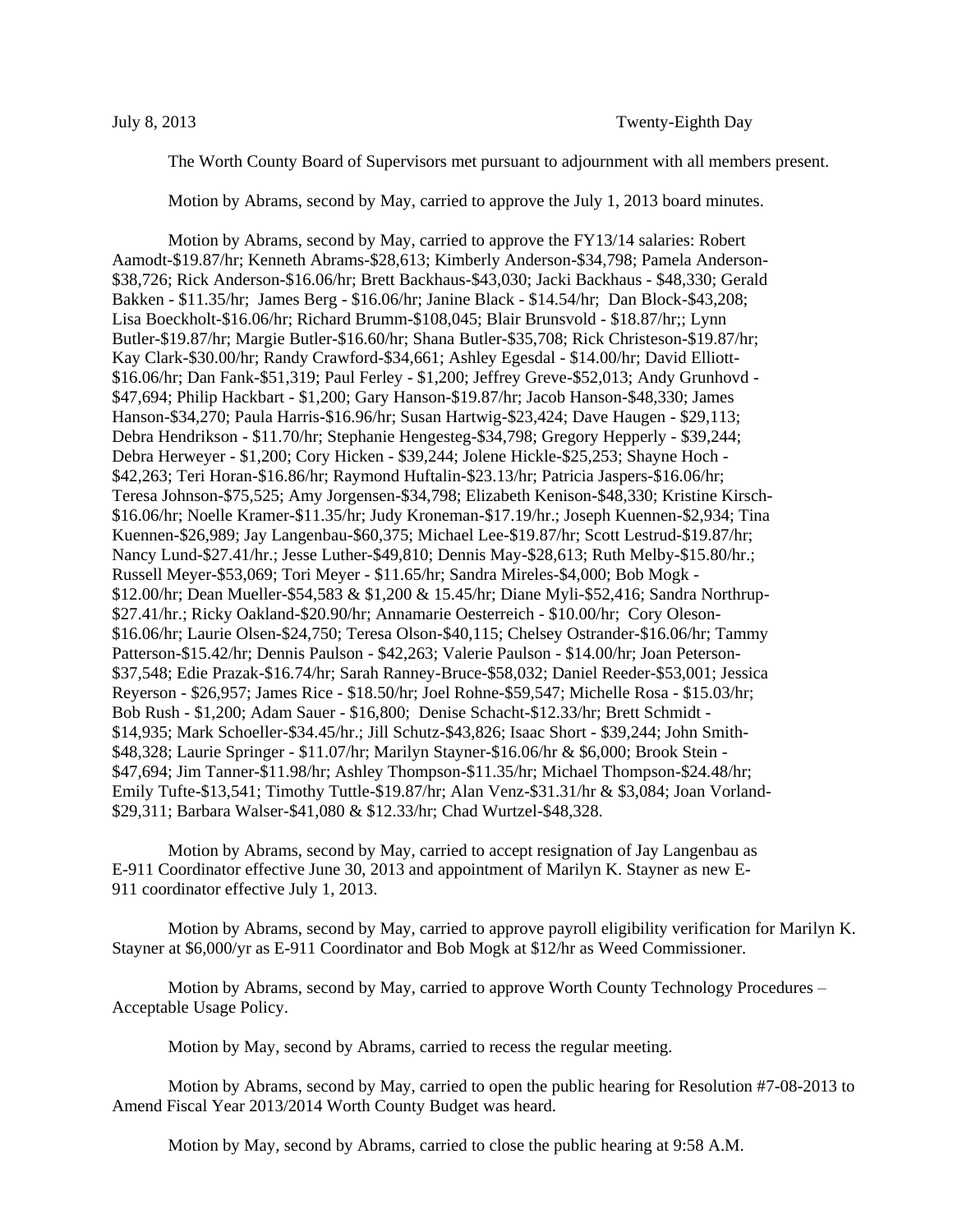Motion by Abrams, second by May, carried to reconvene the regular board meeting.

Motion by Abrams, second by May, carried to approve **Resolution No 07-08-2013 Amend Fiscal Year 2013/2014 Worth County Budget WHEREAS,** RESOLUTION #07/08/13 Amends Fiscal Year 2013-2014 Worth County Budget as was published in official County newspapers (Northwood Anchor and Manly Junction Signal) on July 3 and 4, 2013, and to authorize appropriation of funds to the appropriate Departments as specified; **WHEREAS,** Revenues amended are: Sheriff-\$306,968 from reimbursements, Expenditures amended are: Sheriff-Northwood Deputy- \$193,316 for salary, \$24,000 for elected official/department head, \$14,792 for FICA, \$19,100 for IPERS, \$29,760 for health insurance, \$8,000 for training, \$4,000 for safety & protective supplies, \$4,000 for wearing apparel & uniforms, \$10,000 for motor vehicle equipment – maint/repair. **BE IT DULY ADOPTED** this 8th day of July, 2013, with the vote thereon being as follows: AYES: Haugen, Abrams, May NAYS: ABSENT: WORTH COUNTY BOARD OF SUPERVISORS: Dave Haugen, Chairperson; Dennis May, Vice-

Chairperson; Ken Abrams ATTEST: Jacki Backhaus, Board Clerk and County Auditor

Motion by Abrams, second by May, carried to approve RESOLUTION #07-08-2013A STATE OF IOWA DESIGNATION OF APPLICANT'S AUTHORIZED REPRESENTATIVE Be it resolved by Worth County Board of Supervisors that Joe Myhre, Executive Director of NIACOG, is hereby authorized to execute on behalf of Worth County , this mitigation project and to file it with Iowa Homeland Security and Emergency Management (HSEMD) for the purpose of obtaining financial assistance under the Robert T Stafford Disaster Relief and Emergency Assistance Act (PL 93-288, as amended) and the Code of Iowa, Chapter 29c. Passed and Approved this  $8<sup>th</sup>$  Day of July, 2013. Dave Haugen, Chair Joe Myhre, Executive Director NIACOG

Attested: Jacki Backhaus**,** Auditor

Motion by May, second by Abrams, carried to approve the auditor's quarterly report.

The following claims were approved:

| A & I Auto Body                    | Service-Eng     | 215.84   |
|------------------------------------|-----------------|----------|
| AT & T                             | Service-E911    | 28.10    |
| <b>Alliant Energy</b>              | Service-Soc     | 3,732.16 |
| B & J Water Conditioning Inc       | Supplies-Phd    | 235.00   |
| <b>Bancard Center</b>              | Supplies-It/Gis | 279.94   |
| <b>Barco Municipal Products</b>    | Supplies-Eng    | 670.69   |
| <b>Bcn</b> Telecom                 | Service-Gsr     | 286.04   |
| Beenken, Richard                   | Service-Eng     | 250.00   |
| Berge, Larry                       | Fuel-Eng        | 8,342.69 |
| <b>Black Hawk Co Youth Shelter</b> | Service-Juj     | 663.68   |
| <b>Black Hills Energy</b>          | Service-Eng     | 106.84   |
| <b>Bmc Aggregates Lc</b>           | Rock-Eng        | 1,422.18 |
| Bp                                 | Fuel-Eng        | 133.84   |
| <b>Business Radio Licensing</b>    | Service-Phd     | 110.00   |
| Carpenter Uniform Co               | Supplies-Shf    | 179.65   |
| <b>Carquest Auto Parts</b>         | Supplies-Shf    | 507.80   |
| Cellebrite Usa Corp                | Service-Dap     | 2,998.99 |
| Centurylink                        | Service-Eng     | 39.55    |
| Christeson, Rick                   | Safety-Eng      | 150.00   |
| Christianson, Mike                 | Service-Eng     | 1,500.00 |
| City Of Fertile                    | Service-Eng     | 59.59    |
| City Of Joice                      | Service-Eng     | 36.05    |
| City Of Kensett                    | Service-Eng     | 42.50    |
| City Of Manly                      | Service-Eng     | 36.83    |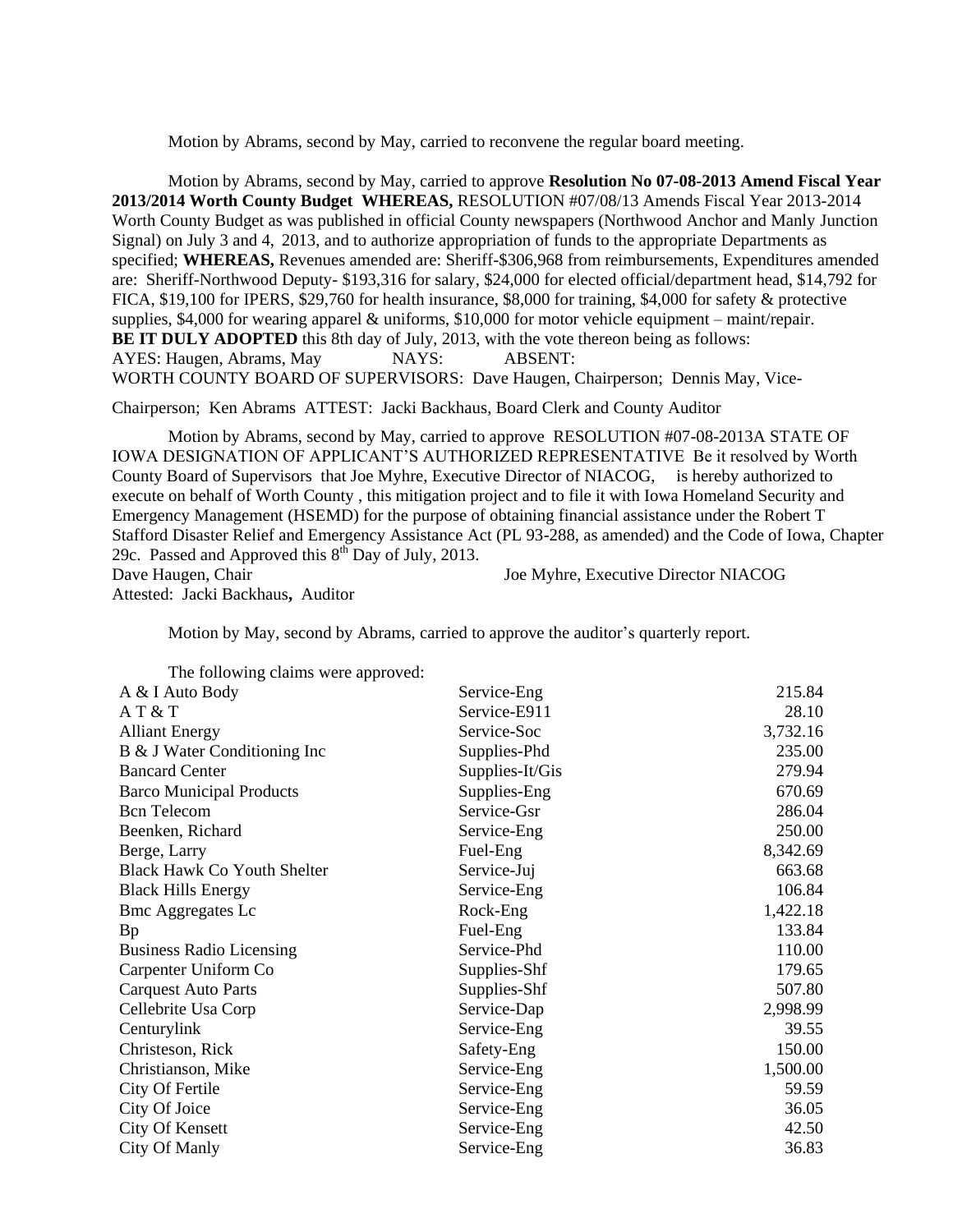| <b>City Of Northwood</b>                       | Service-Con             | 167.60    |
|------------------------------------------------|-------------------------|-----------|
| Clark, Kay                                     | Service-Asr             | 105.00    |
| <b>Crisis Intervention Service</b>             | Appro-Org               | 1,000.00  |
| Cysoan                                         | Edu-Vaf                 | 250.00    |
| Elderbridge Agency                             | Appro-Org               | 2,533.00  |
| <b>Electronic Engineering</b>                  | Supplies-Shf            | 941.10    |
| <b>Elk Grove Cemetery</b>                      | Service-Vaf             | 2.00      |
| Falkstone Llc                                  | Rock-Con                | 3,512.30  |
| <b>Fallgatter's Market</b>                     | Supplies-Shf            | 476.65    |
| Farm & Home Publishers, Ltd                    | Supplies-Gsr            | 233.50    |
| <b>Fastenal Company</b>                        | Supplies-Eng            | 609.64    |
| Fertile Public Library                         | Appro-Org               | 7,650.00  |
| Google Inc                                     | Service-Dap             | 8.25      |
| <b>Grafton Public Library</b>                  | Appro-Org               | 7,650.00  |
| Greve Law Office                               | Service-Aty             | 166.00    |
| Hanson, Gary                                   | Safety-Eng              | 144.28    |
| Haugen, David                                  | Mileage-Sup             | 120.75    |
| Healthy Harvest Of No Ia                       | Appro-Org               | 1,000.00  |
| Heartland Asphalt Inc                          | Supplies-Eng            | 171.20    |
| <b>Heartland Power Coop</b>                    | Service-Vaf             | 249.00    |
| Huber Supply Co                                | Service-Eng             | 105.00    |
| Humane Society Of No Ia                        | Appro-Org               | 750.00    |
| I35/105 Welcome Center Inc.                    | Appro-Org               | 7,500.00  |
| Ia Workforce Development                       | Unempl-Ins              | 2,039.53  |
| <b>Iaccyso</b>                                 | Dues-Vaf                | 50.00     |
| Icit                                           | Dues-It/Gis             | 50.00     |
| Idda                                           | Dues-Dra                | 3,000.00  |
| Imwca                                          | Wk Comp-Ins             | 9,104.00  |
| <b>Inspiron Logistics</b>                      | Service-Phd             | 10,400.00 |
| Isac                                           | Dues-Org                | 5,000.00  |
| Joice Public Library                           | Appro-Org               | 7,650.00  |
| Karl Chevrolet                                 | Vehicle-Ema             | 12,095.00 |
| Kensett Public Library                         | Appro-Org               | 7,650.00  |
| Kinney Memorial Library                        | Appro-Org               | 7,650.00  |
|                                                | Service-Shf             | 167.17    |
| Knudtson, Kirby                                | Service-Shf             | 36.00     |
| Lake Mills Graphic Inc<br>Lea Mobile Glass Inc |                         |           |
|                                                | Service-Eng             | 401.07    |
| Low, Richard R                                 | Fuel-Eng<br>Service-Trs | 135.69    |
| Mail Services Llc                              |                         | 267.21    |
| Manly Congregate Meals Budget                  | Appro-Org               | 1,500.00  |
| Manly Public Library                           | Appro-Org               | 7,650.00  |
| Manly Senior Citizens Inc                      | Appro-Org               | 1,500.00  |
| Marco Inc                                      | Service-Trs             | 46.13     |
| Marsh, Darren                                  | Rent-Ema                | 528.00    |
| Marshall & Swift Inc                           | Service-Gsr             | 22.09     |
| <b>Martin Marietta Materials</b>               | Rock-Eng                | 15,308.54 |
| Mediacom                                       | Service-Con             | 119.90    |
| Medline Industries Inc.                        | Supplies-Phd            | 210.52    |
| <b>Metal Culverts Inc</b>                      | Supplies-Eng            | 2,380.17  |
| Mireles, Sandra                                | Mileage-Mha             | 172.20    |
| Mogk, Robert                                   | Mileage-Wec             | 30.30     |
| Mueller, Dean A                                | Supplies-Con            | 64.18     |
| North Country Equipment Llc                    | Parts-Gsr               | 325.50    |